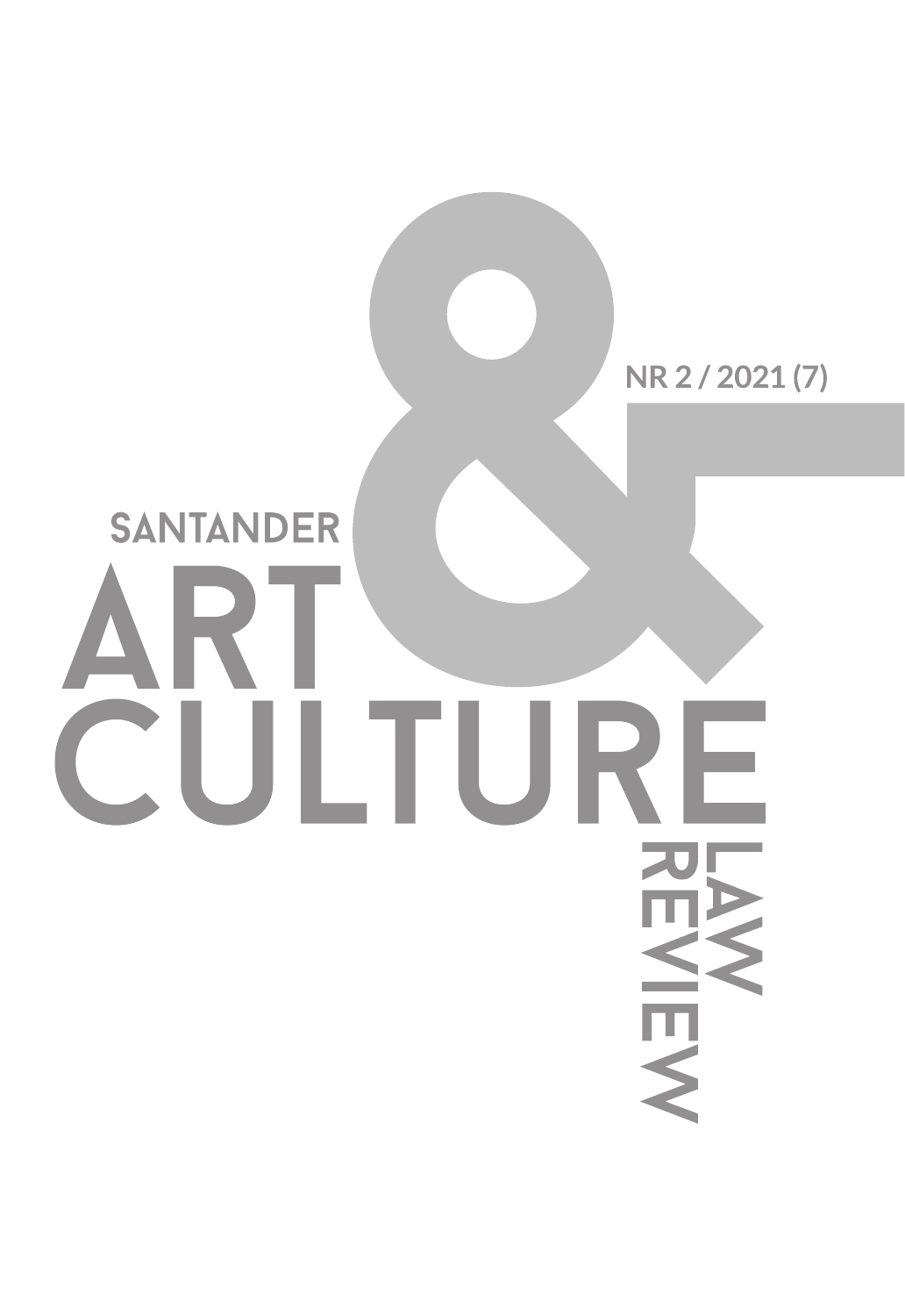### Contact

SAACLR Editorial Board UNESCO Chair on Cultural Property Law Faculty of Law and Administration University of Opole ul. Katowicka 87a 45-060 Opole, Poland saaclreditors@gmail.com www.ejournals.eu/SAACLR

Journal affiliated with the Faculty of Law and Administration, University of Opole

Published with the financial support of the City of Bydgoszcz



© Copyright by BACHLaw Foundation and the Authors

ISSN 2391-7997 eISSN 2450-050X

Cover designed by Morski Studio Graficzne Sp. z o.o.

Typographic design by ArtStudio Agencja Reklamowo-Wydawnicza ul. Horodelska 5, 85-150 Bydgoszcz, Poland tel. +48 52 323 58 00 www.klonowski.eu

BACHLaw Foundation KRS 0000856238 www.bachlaw.eu/en/bachlaw-foundation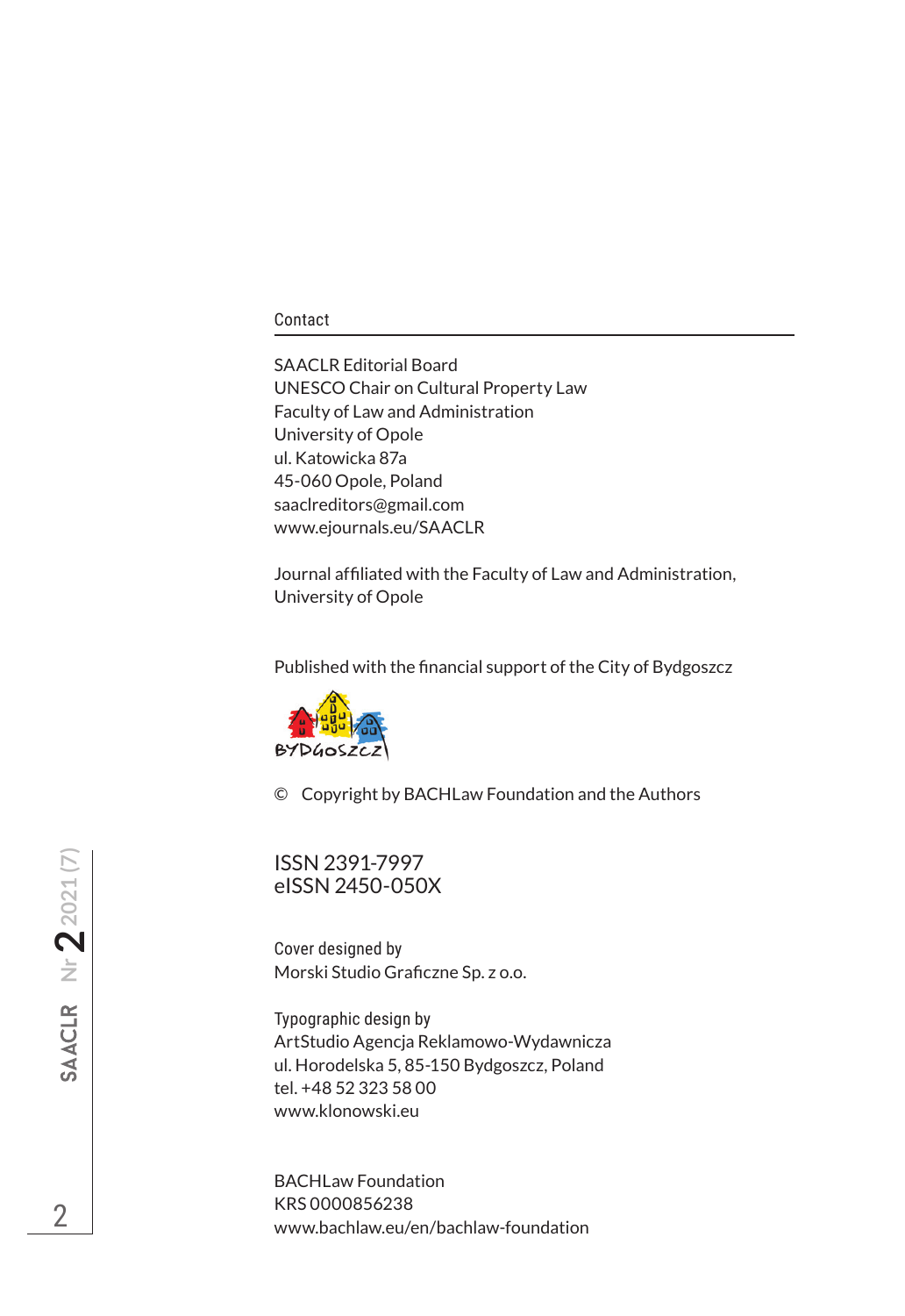

## **Editorial Board**

Alicja Jagielska-Burduk, University of Opole, Poland Andrzej Jakubowski, University of Opole, Poland Anna Koziczak, Kazimierz Wielki University, Poland Wojciech Szafrański, Adam Mickiewicz University, Poland

## **Programme Committee**

Luis Javier Capote Pérez, University of La Laguna, Spain Wojciech W. Kowalski, Silesian University of Technology, Poland Lucas Lixinski, University of New South Wales, Australia Piotr Majewski, Cardinal Stefan Wyszyński University, Poland Robert Pasieczny, Association of Art Historians in Warsaw, Poland Aleksij Suchyi, Ivan Franko University, Ukraine Budislav Vukas Jr, University of Rijeka, Croatia Charlotte Woodhead, University of Warwick, United Kingdom Kamil Zeidler, University of Gdańsk, Poland

# **Thematic Editors**

Public Law Katarzyna Zalasińska, University of Warsaw, Poland

Private Law and Conflicts of Law Derek Fincham, South Texas College of Law, USA

Dispute Resolution Alessandro Chechi, University of Geneva, Switzerland

Intellectual Property Law and Internet Law Ivana Kunda, University of Rijeka, Croatia

European Law and Comparative Law Piotr Stec, University of Opole, Poland

### **Issue Editors**

Andrzej Jakubowski, Alicja Jagielska-Burduk, and Piotr Stec, University of Opole, Poland

## **Language Editors**

English James F. Hartzell

Polish Aleksandra Zych